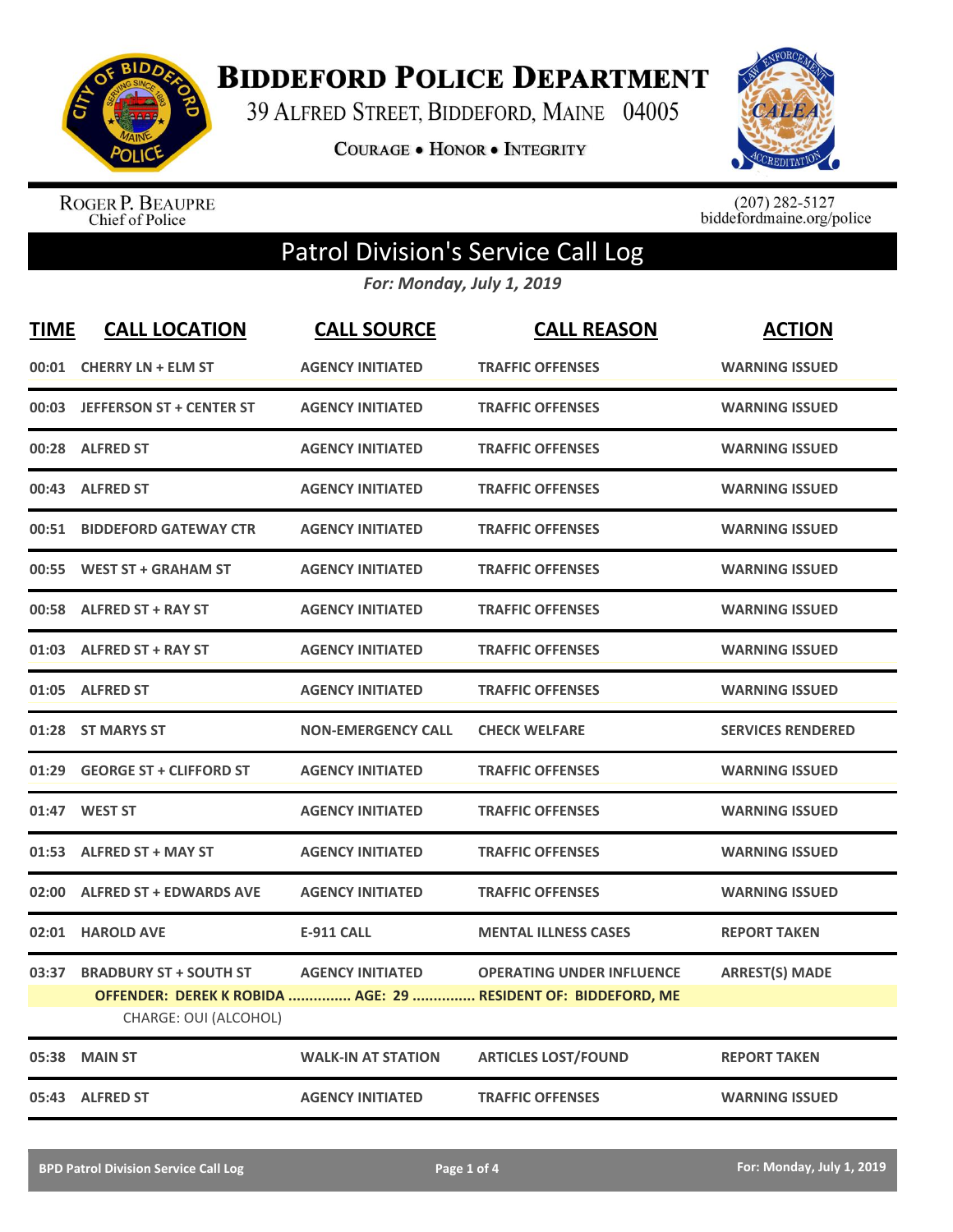| <b>TIME</b> | <b>CALL LOCATION</b>             | <b>CALL SOURCE</b>        | <b>CALL REASON</b>            | <b>ACTION</b>             |
|-------------|----------------------------------|---------------------------|-------------------------------|---------------------------|
|             | 05:47 HILL ST                    | <b>NON-EMERGENCY CALL</b> | 911 MISUSE                    | <b>NEGATIVE CONTACT</b>   |
|             | 06:05 ELM ST                     | <b>AGENCY INITIATED</b>   | <b>TRAFFIC OFFENSES</b>       | <b>WARNING ISSUED</b>     |
|             | 06:14 ELM ST                     | <b>AGENCY INITIATED</b>   | <b>TRAFFIC OFFENSES</b>       | <b>WARNING ISSUED</b>     |
|             | 06:24 BOULDER WAY                | E-911 CALL                | 911 MISUSE                    | <b>WARNING ISSUED</b>     |
|             | 07:06 BOULDER WAY + ALFRED ST    | <b>AGENCY INITIATED</b>   | <b>DISABLED VEHICLE</b>       | <b>SERVICES RENDERED</b>  |
|             | 07:40 ELM ST                     | <b>WALK-IN AT STATION</b> | <b>CIVIL COMPLAINT</b>        | <b>NO ACTION REQUIRED</b> |
|             | 07:47 ELM ST                     | <b>AGENCY INITIATED</b>   | <b>TRAFFIC OFFENSES</b>       | <b>VSAC ISSUED</b>        |
|             | 07:57 MARINER WAY                | <b>NON-EMERGENCY CALL</b> | <b>ANIMAL COMPLAINT</b>       | <b>SERVICES RENDERED</b>  |
|             | 08:17 ALFRED ST + BIDDEFORD GATE | <b>AGENCY INITIATED</b>   | <b>TRAFFIC OFFENSES</b>       | <b>WARNING ISSUED</b>     |
|             | 08:32 ALFRED ST + MAINE TPKE     | <b>AGENCY INITIATED</b>   | <b>TRAFFIC OFFENSES</b>       | <b>VSAC ISSUED</b>        |
|             | 08:51 SIMARD AVE                 | <b>NON-EMERGENCY CALL</b> | <b>PARKING COMPLAINT</b>      | <b>PAPERWORK SERVED</b>   |
|             | 08:54 BOULDER WAY                | <b>E-911 CALL</b>         | 911 MISUSE                    | <b>NEGATIVE CONTACT</b>   |
|             | 09:01 ALFRED ST                  | <b>WALK-IN AT STATION</b> | <b>THEFT</b>                  | <b>REPORT TAKEN</b>       |
|             | 09:48 INNER CIR                  | <b>NON-EMERGENCY CALL</b> | <b>MISSING PERSON</b>         | <b>REPORT TAKEN</b>       |
|             | 10:07 MAIN ST                    | <b>NON-EMERGENCY CALL</b> | <b>HARASSMENT</b>             | <b>UNFOUNDED</b>          |
|             | 10:17 ALFRED ST                  | <b>AGENCY INITIATED</b>   | <b>DRUG BOX</b>               | <b>SERVICES RENDERED</b>  |
|             | 10:37 ALFRED ST + PRECOURT ST    | <b>AGENCY INITIATED</b>   | <b>TRAFFIC OFFENSES</b>       | <b>VSAC ISSUED</b>        |
|             | 10:51 ELM ST                     | <b>RADIO</b>              | <b>DISABLED VEHICLE</b>       | <b>NEGATIVE CONTACT</b>   |
|             | 10:55 BOULDER WAY                | <b>AGENCY INITIATED</b>   | <b>TRAFFIC OFFENSES</b>       | <b>WARNING ISSUED</b>     |
|             | 11:23 ALFRED ST                  | <b>WALK-IN AT STATION</b> | <b>COURT ORDERED CHECK IN</b> | <b>SERVICES RENDERED</b>  |
|             | <b>11:55 MAIN ST</b>             | <b>WALK-IN AT STATION</b> | <b>ALL OTHER</b>              | <b>SERVICES RENDERED</b>  |
|             | 12:22 PRECOURT ST + BOOTH ST     | <b>AGENCY INITIATED</b>   | <b>TRAFFIC OFFENSES</b>       | <b>DEFECT CARD ISSUED</b> |
|             | 12:22 WESTERN AVE                | <b>NON-EMERGENCY CALL</b> | <b>ALL OTHER</b>              | <b>SERVICES RENDERED</b>  |
|             | 12:26 CLEAVES ST                 | <b>NON-EMERGENCY CALL</b> | <b>MOTOR VEHICLE THEFT</b>    | <b>CIVIL COMPLAINT</b>    |
|             | 13:47 MILE STRETCH RD            | <b>AGENCY INITIATED</b>   | <b>TRAFFIC OFFENSES</b>       | <b>VSAC ISSUED</b>        |
|             | 13:54 ALFRED ST                  | <b>NON-EMERGENCY CALL</b> | <b>MENTAL ILLNESS CASES</b>   | <b>SERVICES RENDERED</b>  |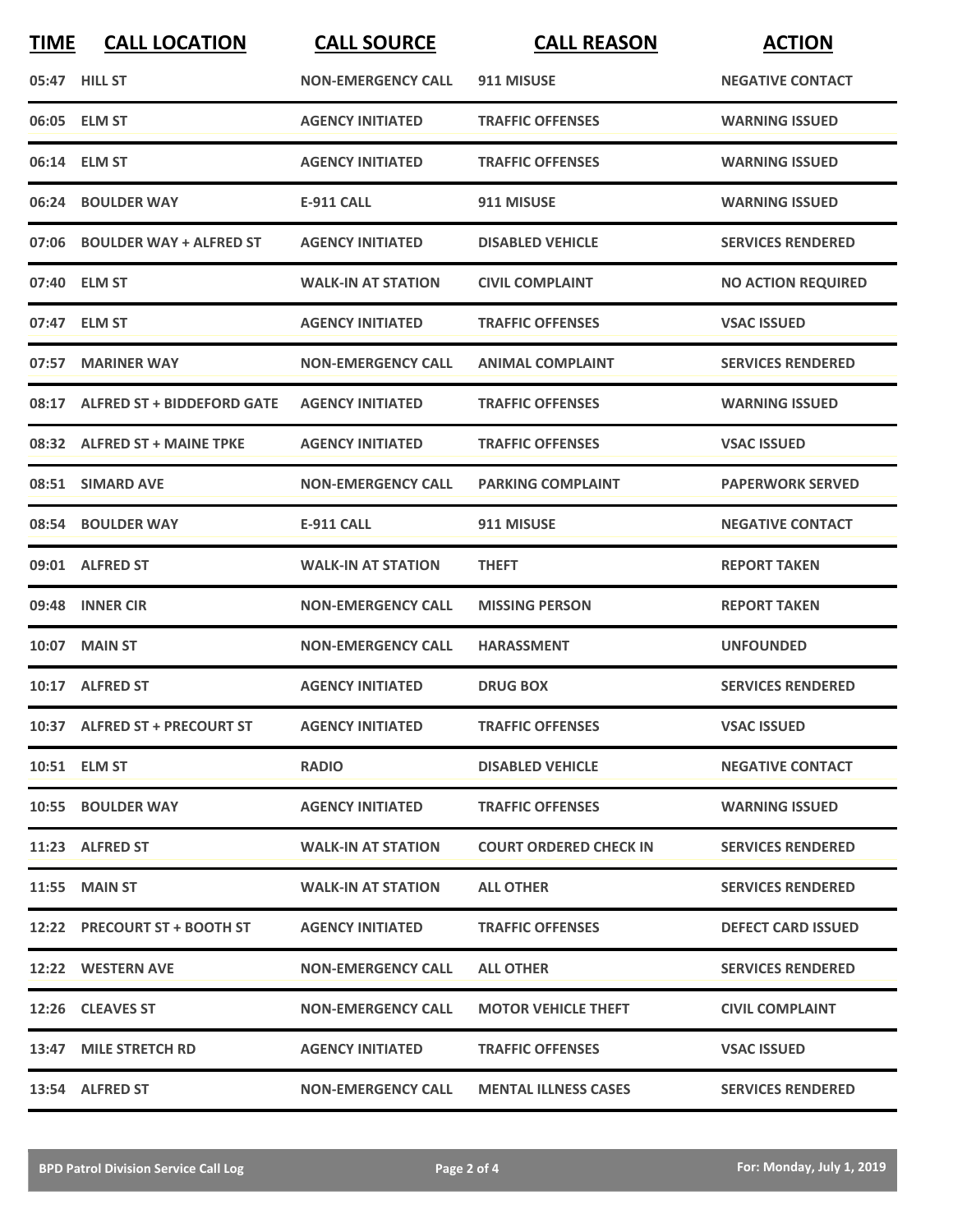| <b>TIME</b> | <b>CALL LOCATION</b>                                | <b>CALL SOURCE</b>        | <b>CALL REASON</b>                                            | <b>ACTION</b>                |
|-------------|-----------------------------------------------------|---------------------------|---------------------------------------------------------------|------------------------------|
|             | 14:21 ELM ST                                        | <b>AGENCY INITIATED</b>   | <b>TRAFFIC OFFENSES</b>                                       | <b>SERVICES RENDERED</b>     |
|             | 15:03 POOL ST                                       | <b>NON-EMERGENCY CALL</b> | <b>CIVIL COMPLAINT</b>                                        | <b>CIVIL COMPLAINT</b>       |
|             | 15:12 COTTAGE ST                                    | <b>NON-EMERGENCY CALL</b> | <b>SUSPICION</b>                                              | <b>SERVICES RENDERED</b>     |
|             | <b>15:12 MAIN ST</b>                                | <b>NON-EMERGENCY CALL</b> | <b>CHECK WELFARE</b>                                          | <b>GONE ON ARRIVAL</b>       |
|             | 16:12 ELM ST                                        | <b>E-911 CALL</b>         | <b>CIVIL COMPLAINT</b>                                        | <b>SERVICES RENDERED</b>     |
|             | <b>16:26 WASHINGTON ST</b>                          | <b>E-911 CALL</b>         | <b>CHECK WELFARE</b>                                          | <b>SERVICES RENDERED</b>     |
|             | 16:45 ALFRED ST                                     | <b>NON-EMERGENCY CALL</b> | <b>COURT ORDERED CHECK IN</b>                                 | <b>SERVICES RENDERED</b>     |
|             | <b>16:53 PINE ST</b>                                | <b>NON-EMERGENCY CALL</b> | <b>CIVIL COMPLAINT</b>                                        | <b>SERVICES RENDERED</b>     |
|             | 17:02 ELM ST                                        | <b>AGENCY INITIATED</b>   | <b>TRAFFIC OFFENSES</b>                                       | <b>WARNING ISSUED</b>        |
|             | 17:03 VINE ST                                       | <b>NON-EMERGENCY CALL</b> | <b>THEFT</b>                                                  | <b>REPORT TAKEN</b>          |
|             | 17:07 BANKS LN                                      | <b>WALK-IN AT STATION</b> | <b>THEFT</b>                                                  | <b>SERVICES RENDERED</b>     |
|             | 17:14 ALFRED ST                                     | <b>AGENCY INITIATED</b>   | <b>TRAFFIC OFFENSES</b>                                       | <b>WARNING ISSUED</b>        |
|             | 17:43 WEST ST + FOREST ST                           | <b>AGENCY INITIATED</b>   | <b>TRAFFIC OFFENSES</b>                                       | <b>WARNING ISSUED</b>        |
|             | 17:43 ROBIN CIR                                     | <b>NON-EMERGENCY CALL</b> | <b>DISTURBANCE / NOISE</b>                                    | <b>CIVIL COMPLAINT</b>       |
|             | 17:48 ALFRED ST                                     | <b>E-911 CALL</b>         | <b>CHECK WELFARE</b>                                          | <b>TRANSPORT TO HOSPITAL</b> |
|             | 18:17 ELM ST + MCARTHUR WAY                         | <b>AGENCY INITIATED</b>   | <b>TRAFFIC OFFENSES</b>                                       | <b>WARNING ISSUED</b>        |
|             | 18:20 CHAPPELLFIELD OAKS                            | <b>NON-EMERGENCY CALL</b> | <b>TRESPASSING</b>                                            | <b>SERVICES RENDERED</b>     |
|             | 19:07 JEFFERSON ST + WASHINGTON S AGENCY INITIATED  |                           | <b>TRAFFIC OFFENSES</b>                                       | <b>WARNING ISSUED</b>        |
|             | 19:32 KING ST + FOSS ST                             | <b>AGENCY INITIATED</b>   | <b>PAPERWORK</b>                                              | <b>NEGATIVE CONTACT</b>      |
|             | 19:48 ALFRED ST                                     | <b>AGENCY INITIATED</b>   | <b>THEFT</b>                                                  | <b>UNFOUNDED</b>             |
|             | 20:05 ALFRED ST + ANDREWS RD                        | <b>AGENCY INITIATED</b>   | <b>TRAFFIC OFFENSES</b>                                       | <b>NO ACTION REQUIRED</b>    |
|             | 20:11 ALFRED ST + MEDICAL CENTER D AGENCY INITIATED |                           | <b>TRAFFIC OFFENSES</b>                                       | <b>WARNING ISSUED</b>        |
|             | 20:15 ALFRED ST + MEDICAL CENTER D AGENCY INITIATED |                           | <b>COURT ORDERED CHECK IN</b>                                 | <b>SERVICES RENDERED</b>     |
|             | 20:16 PRECOURT ST + ALFRED ST                       | <b>NON-EMERGENCY CALL</b> | <b>OPERATING UNDER INFLUENCE</b>                              | <b>ARREST(S) MADE</b>        |
|             | CHARGE: OUI (ALCOHOL)                               |                           | OFFENDER: STACI LYN LOZO  AGE: 45  RESIDENT OF: BIDDEFORD, ME |                              |
|             | 20:26 BACON ST                                      | <b>AGENCY INITIATED</b>   | <b>PAPERWORK</b>                                              | <b>PAPERWORK SERVED</b>      |